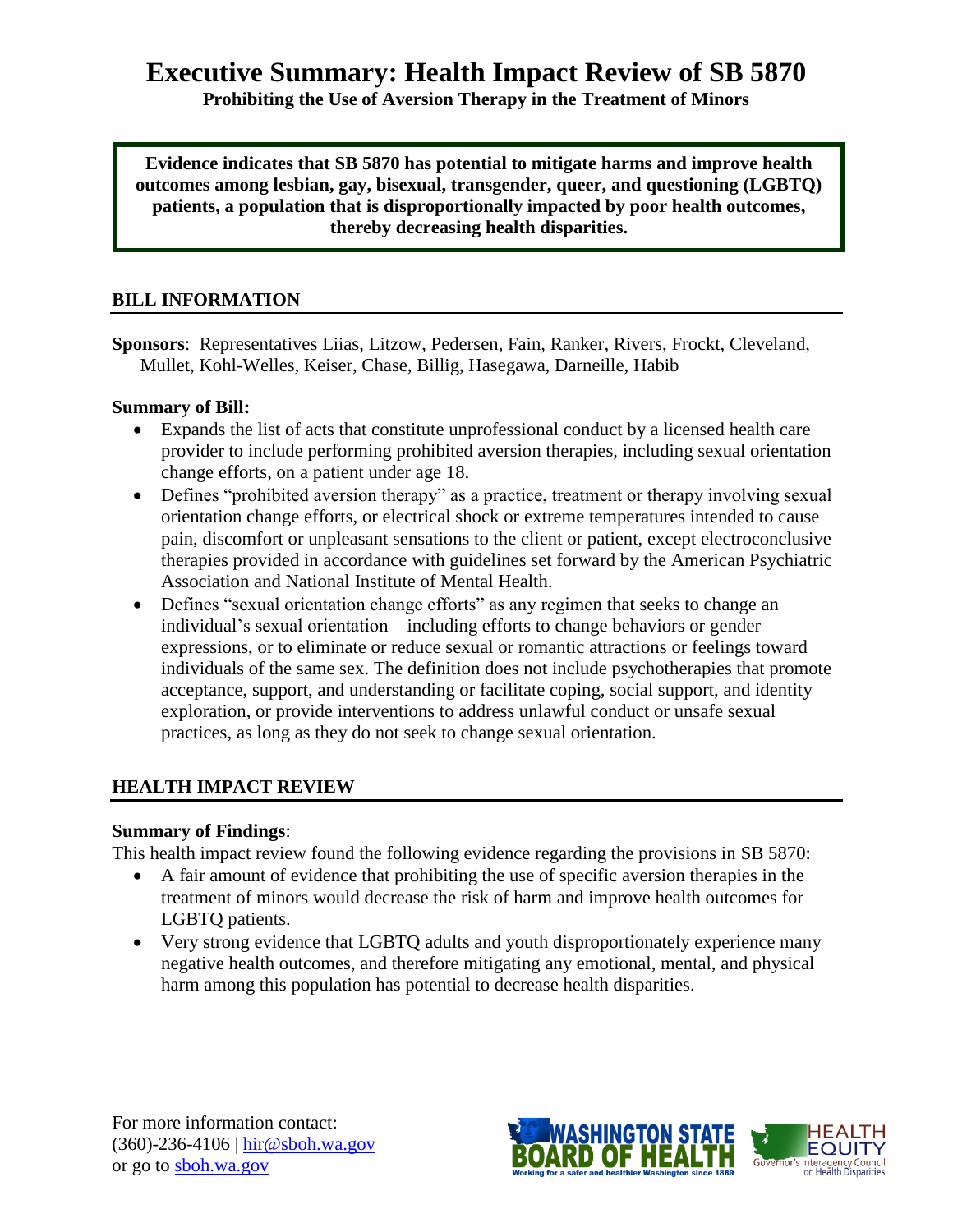# **Health Impact Review of SB 5870 Prohibiting the Use of Aversion Therapy in the Treatment of Minors**

# **February 17, 2015**

Author: Sierra Rotakhina Author: Kelly Gilmore Contributor/Reviewer: Christy Hoff Reviewer: Michelle Davis Reviewer: Timothy Grisham

# **Contents**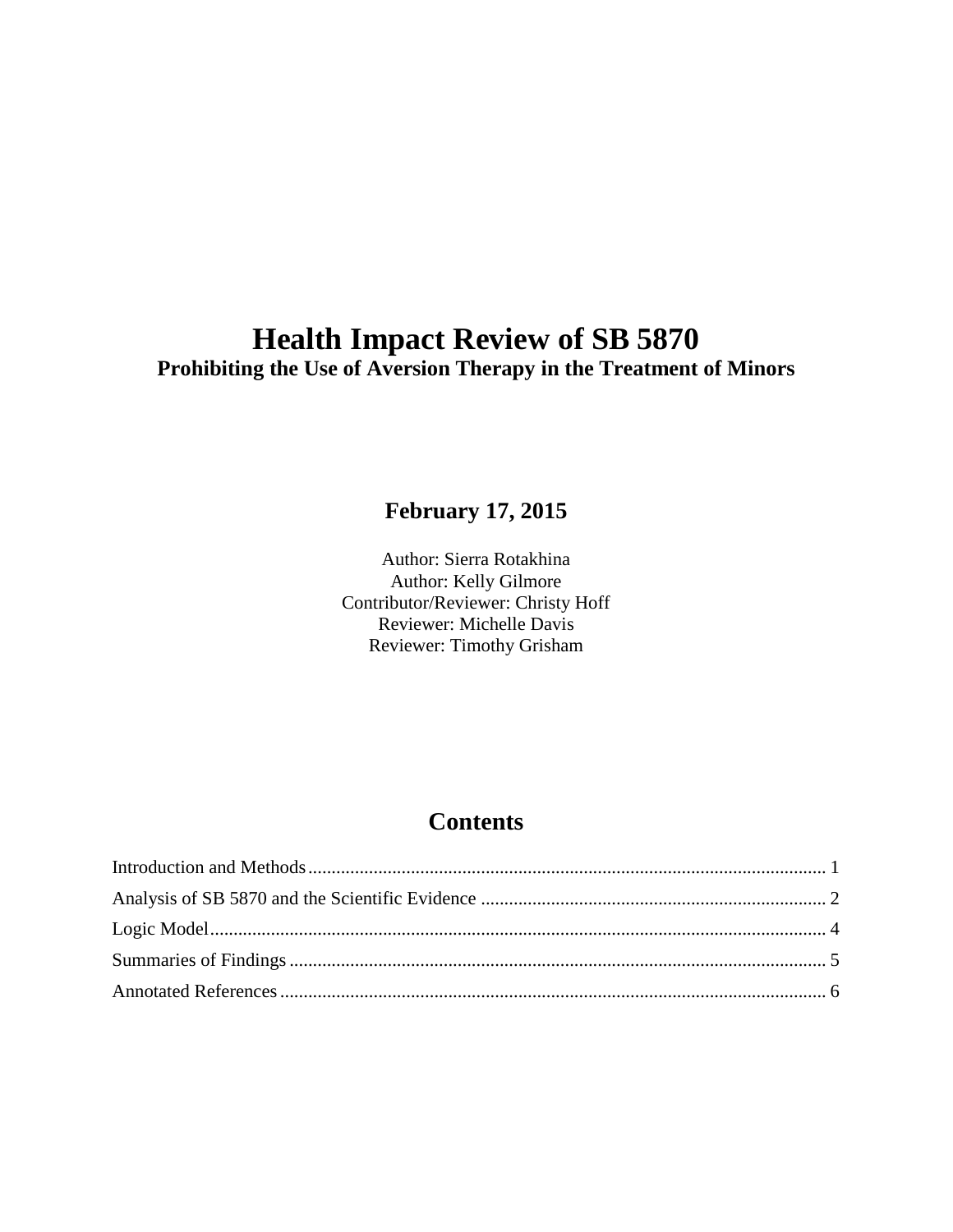# **Introduction and Methods**

<span id="page-2-0"></span>A health impact review is an analysis of how a proposed legislative or budgetary change will likely impact health and health disparities in Washington state [\(RCW 43.20.285\)](http://apps.leg.wa.gov/rcw/default.aspx?cite=43.20.285). For the purpose of this review 'health disparities' have been defined as the differences in disease, death, and other adverse health conditions that exist between populations [\(RCW 43.20.270\)](http://apps.leg.wa.gov/rcw/default.aspx?cite=43.20.270). This document provides summaries of the evidence analyzed by State Board of Health staff during the health impact review of Senate Bill 5870 [\(SB 5870\)](http://lawfilesext.leg.wa.gov/biennium/2015-16/Pdf/Bills/Senate%20Bills/5870.pdf).

Staff analyzed the content of SB 5870 and created a logic model depicting possible pathways leading from the provisions of the bill to health outcomes. Staff conducted objective reviews of the literature for each component of the pathway. Staff used databases including ERIC, PubMed, and Google Scholar to search the literature.

The following pages provide a detailed analysis of the bill including the logic model, summaries of evidence, and annotated references. The logic model is presented both in text and through a flowchart (Figure 1). The logic model includes information on the strength of the evidence for each relationship. The strength-of-evidence has been defined using the following criteria:

- Not well researched: the literature review yielded few if any studies or only yielded studies that were poorly designed or executed or had high risk of bias.
- **A fair amount of evidence:** the literature review yielded several studies supporting the association, but a large body of evidence was not established; or the review yielded a large body of evidence but findings were inconsistent with only a slightly larger percent of the studies supporting the association; or the research did not incorporate the most robust study designs or execution or had a higher than average risk of bias.
- **Strong evidence:** the literature review yielded a large body of evidence on the relationship (a vast majority of which supported the association) but the body of evidence did contain some contradictory findings or studies that did not incorporate the most robust study designs or execution or had a higher than average risk of bias; or there were too few studies to reach the rigor of 'very strong evidence'; or some combination of these.
- **Very strong evidence:** the literature review yielded a very large body of robust evidence supporting the association with few if any contradictory findings. The evidence indicates that the scientific community largely accepts the existence of the association.

Staff made modifications to these criteria at the start of the 2015 legislative session beginning January 12, 2015. Therefore strength-of-evidence rankings may not be comparable between reviews completed before and those completed after this date.

This review was subject to time constraints, which influenced the scope of work for this review. The annotated references are only a representation of the evidence and provide examples of current research. In some cases only a few review articles or meta-analyses are referenced. One article may cite or provide analysis of dozens of other articles. Therefore the number of references included in the bibliography does not necessarily reflect the strength-of-evidence.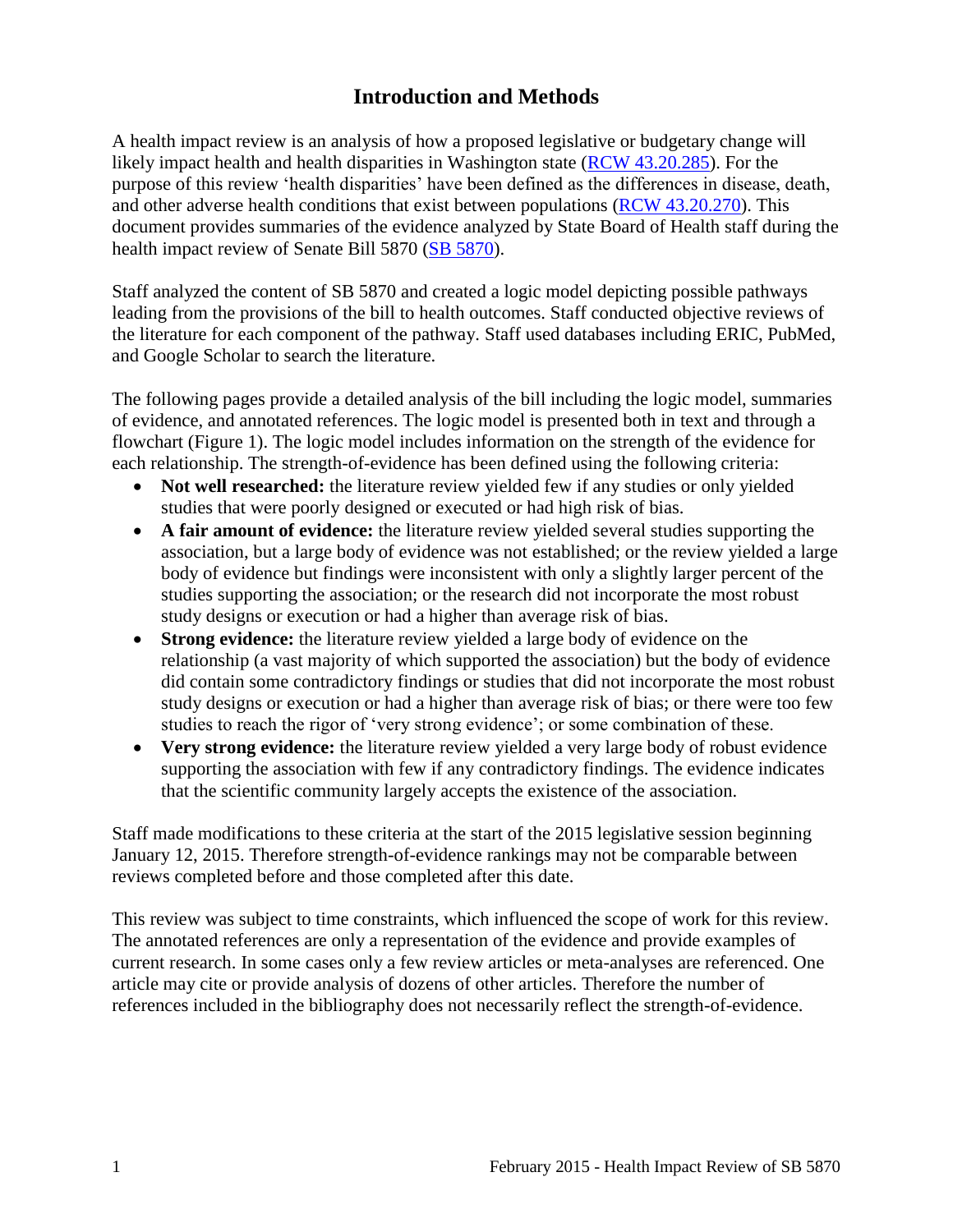## **Analysis of SB 5870 and the Scientific Evidence**

#### <span id="page-3-0"></span>*Summary of SB 5870*

- Expands the list of acts that constitute unprofessional conduct by a licensed health care provider to include performing prohibited aversion therapies, including sexual orientation change efforts (SOCE), on a patient under age 18.
- Defines "prohibited aversion therapy" as a practice, treatment or therapy involving SOCE, or electrical shock or extreme temperatures intended to cause pain, discomfort or unpleasant sensations (except electroconclusive therapies provided in accordance with guidelines set forward by the American Psychiatric Association and National Institute of Mental Health).
- Defines "sexual orientation change efforts" as any regimen that seeks to change an individual's sexual orientation—including efforts to change behaviors or gender expressions, or to eliminate or reduce sexual or romantic attractions or feelings toward individuals of the same sex. The definition does not include psychotherapies that promote acceptance, support, and understanding; facilitate coping, social support, and identity exploration; or provide interventions to address unlawful conduct or unsafe sexual practices, that do not seek to change sexual orientation.

## *Health impact of SB 5870*

Evidence indicates that SB 5870 has potential to mitigate harms and improve health outcomes among lesbian, gay, bisexual, transgender, queer, and questioning (LGBTQ) patients, a population that is disproportionally impacted by poor health outcomes, thereby decreasing health disparities.

#### *Pathways to health impacts*

The potential pathways leading from SB 5870 to decreased health disparities are depicted in Figure 1. There is a fair amount of evidence that sexual orientation change efforts (SOCE) are associated with negative health outcomes such as depression, self-stigma, cognitive and emotional dissonance, emotional distress, and negative self-image.<sup>1-7</sup> The body of evidence may have been large enough to reach a 'strong' association, however the available studies did not use the most rigorous study designs. Research ethics make it difficult to rigorously study a practice associated with harm. To our knowledge, there are no studies examining the effects of sexual orientation change efforts on adolescents and youth.

Although a small number of studies have indicated that SOCE is associated with positive health outcomes (e.g. developing a sense of community), the evidence indicates that these positive outcomes are consistent with benefits offered by general mutual support groups. Therefore providing support groups within an affirmative and multiculturally competent framework could provide the same benefits without the potential negative health impacts of  $S OCE$ <sup>1,7</sup> Moreover, there is little to no evidence that SOCE is associated with reduced same-sex attraction or increased other-sex attractions.<sup>1-5</sup> The American Psychological Association Ethics Code indicates that avoiding harm is an obligation of mental health providers and that in order for a treatment to be ethical it must both have evidence of efficacy and have no serious negative side effects. $<sup>1</sup>$ </sup>

There is very strong evidence indicating that LGBTQ adults and youth disproportionately experience many negative health outcomes. For example, data indicate that LGBTQ youth are more likely to consider or attempt suicide; skip school because they feel unsafe; have property damaged or stolen while at school; and use alcohol, tobacco, and other illegal substances.  $8-12$  Mitigating any emotional, mental, and physical harm and improving health outcomes among this population therefore has potential to decrease health disparities.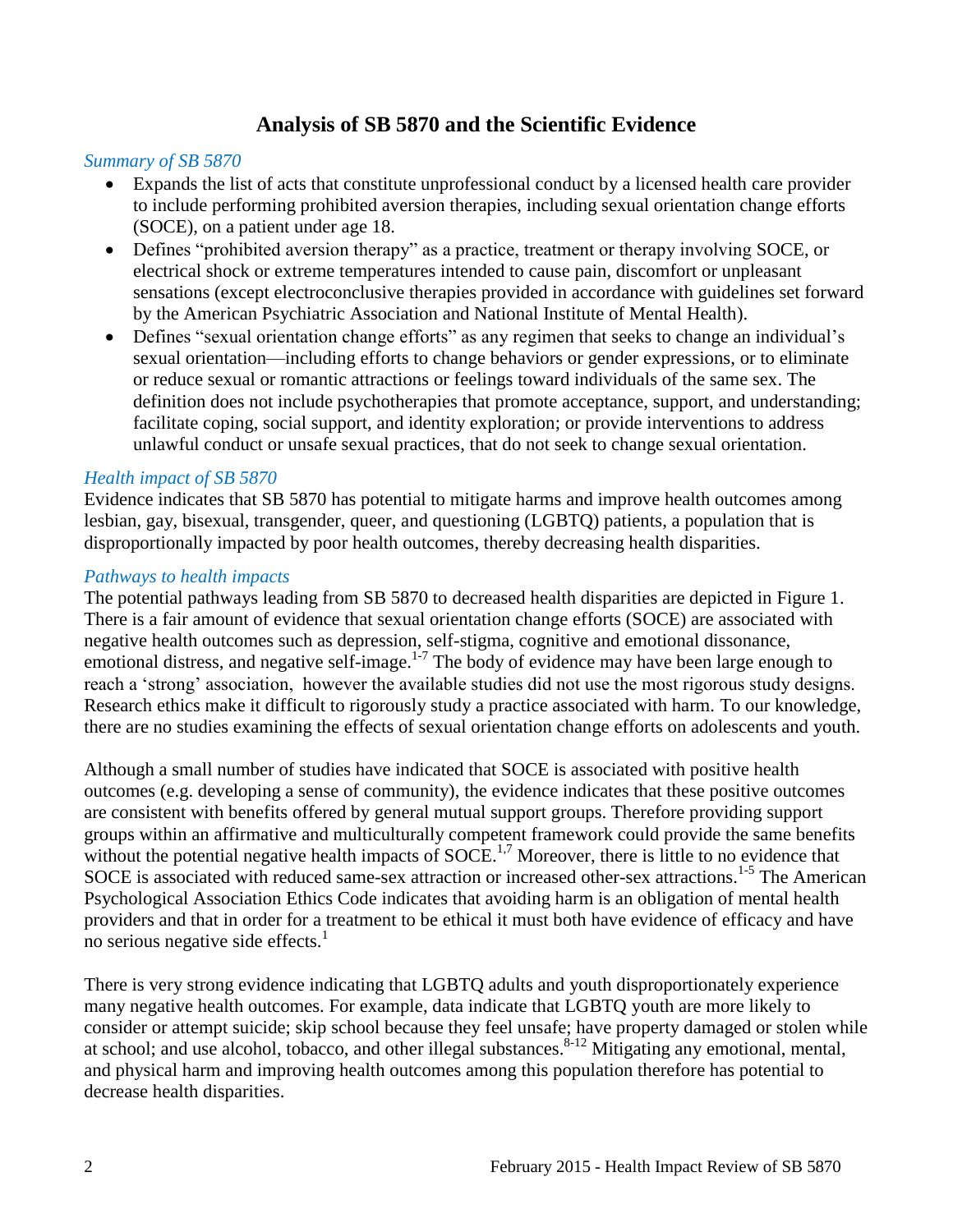## *Magnitude of impact*

While the number of youth in Washington being subjected to aversion therapies as defined by SB 5870 is unknown, the literature indicates that large proportions of surveyed individuals who have been a part of SOCE report adverse health effects associated with these efforts. For example, in one study 37% of participants reported that SOCE was moderately or severely harmful for them and in another study 100% of participants reported stifling their authentic feelings as a result of SOCE.<sup>2,6</sup> These negative impacts can be severe and include self-reproach, depression, post-traumatic stress disorder, shame, guilt, and self-destructive behavior. $1-3,6-7$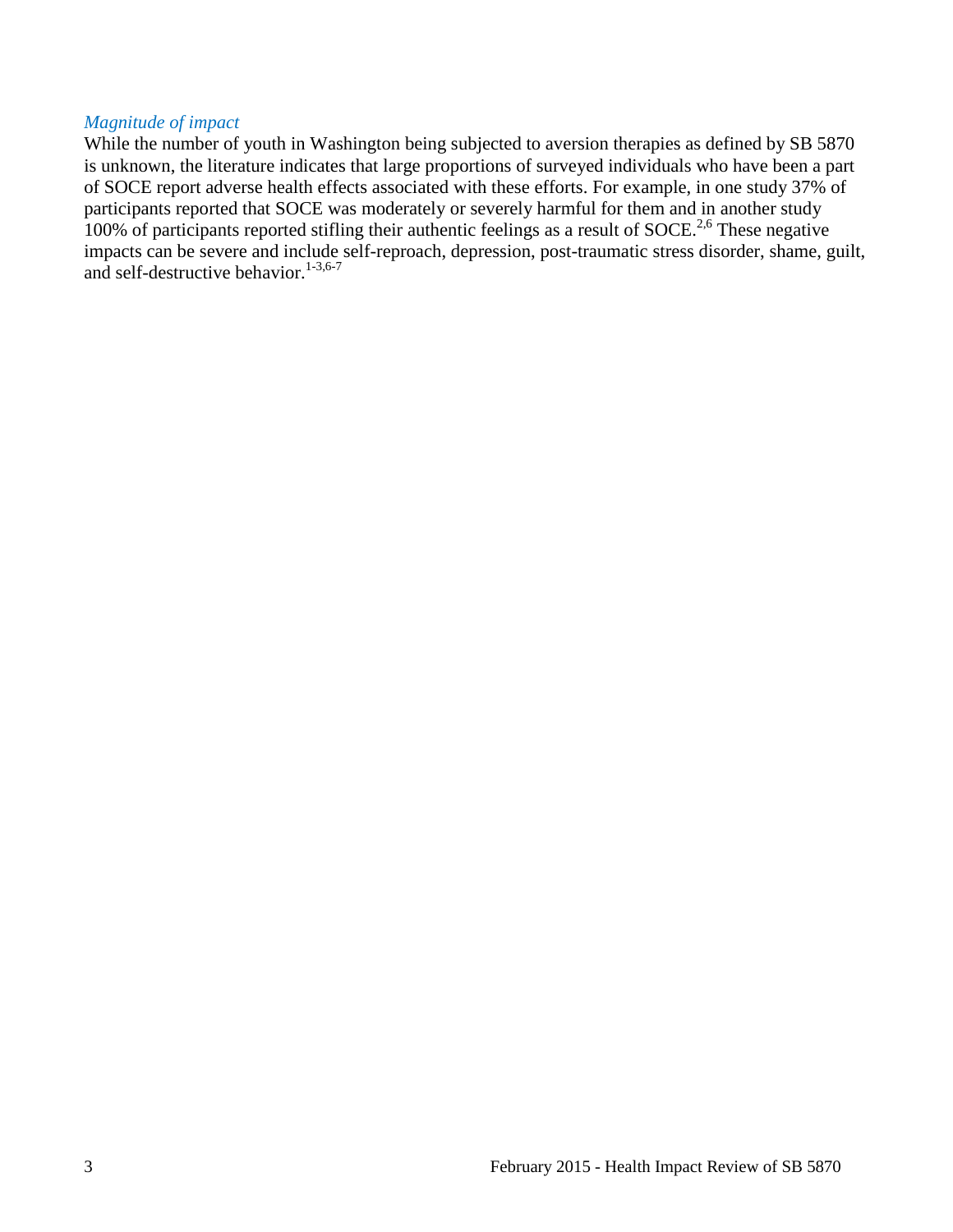# **Logic Model**

<span id="page-5-0"></span>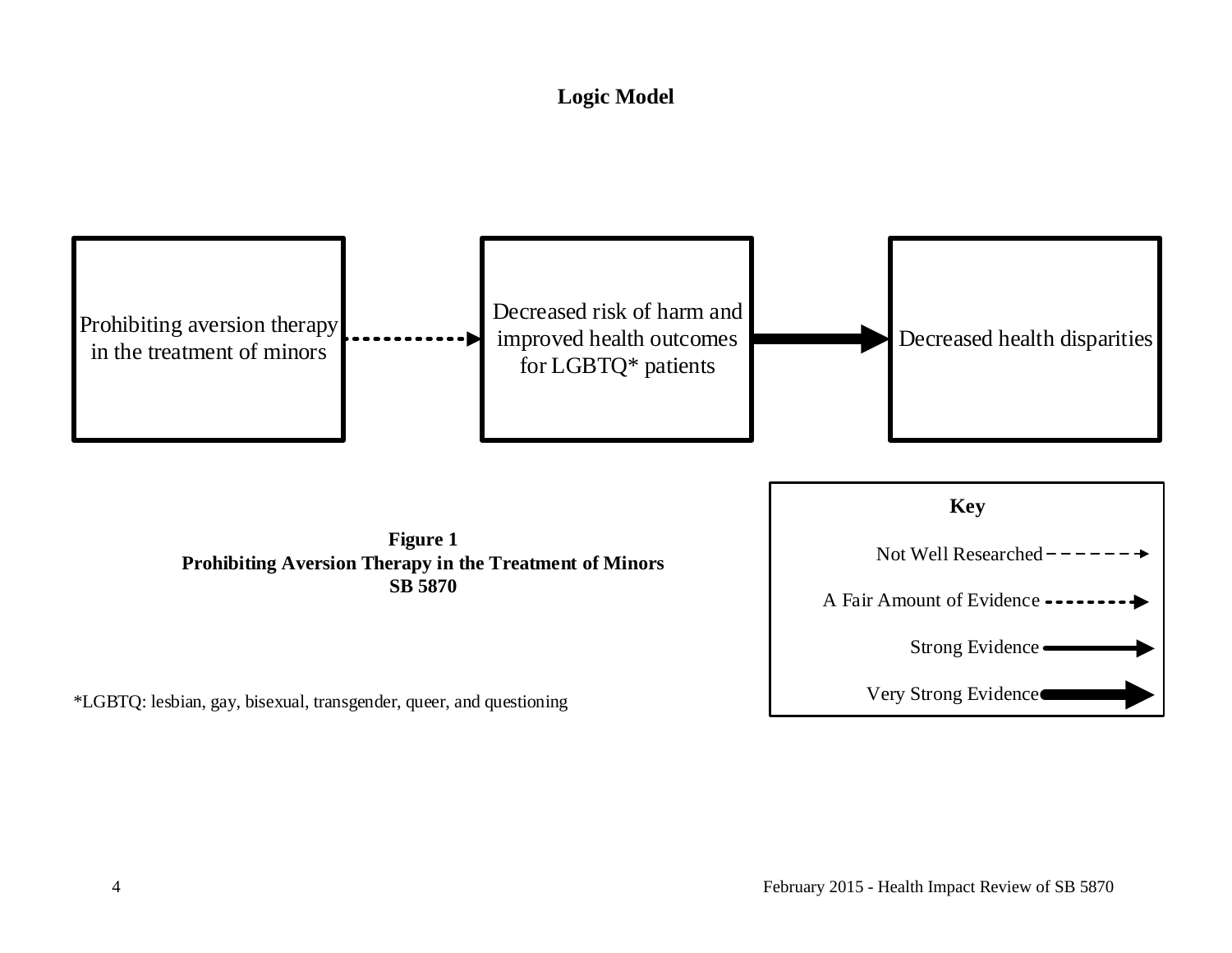## **Summaries of Findings**

## <span id="page-6-0"></span>**Will prohibiting the use of specific aversion therapies in the treatment of minors decrease risk of harm and improve health outcomes for lesbian, gay, bisexual, transgender, queer, and questioning (LGBTQ) patient and youth?**

Senate Bill 5870 defines "prohibited aversion therapy" to include: 1) sexual orientation change efforts (SOCE) or 2) using electrical shock or extreme temperatures intended to cause "pain, discomfort, or unpleasant sensations." Although we were not able to find any evidence specifically relating to harms associated with using electric shock and extreme temperatures as aversion therapy in children, the bill specifically applies to using these mechanisms to cause pain or discomfort, which by definition is considered harm.

There is also a fair amount of evidence that sexual orientation change efforts are associated with negative health outcomes such as depression, self-stigma, cognitive and emotional dissonance, emotional distress, and negative self-image. The published articles on the efficacy of SOCE have not stood up well against the scrutiny of the scientific community. Several researchers have conducted reviews of the literature on SOCE and have overwhelmingly concluded that the majority of these studies have serious methodological problems. When considering the body of literature as a whole (including strength of the studies and measured outcomes), most reviewers have concluded that there is little to no evidence that SOCE is associated with reduced same-sex attraction or increased other-sex sexual attractions, little evidence that there are positive health impacts associated with SOCE, and a fair amount of evidence that there are negative emotional, mental, and physical health outcomes associated with these interventions. In addition, researchers have indicated that the positive outcomes that some studies have found to be associated with SOCE are consistent with benefits observed from general mutual support groups (e.g. developing a sense of community). Therefore providing support groups within an affirmative and multiculturally competent framework could provide the same benefits without the potential negative health impacts of SOCE.

## **Will decreasing risk of harm and improving health outcomes for LGTBQ patients decrease health disparities?**

There is very strong evidence indicating that LGBTQ adults and youth disproportionately experience many negative health outcomes. For example data indicate that LGBTQ youth are more likely to consider or attempt suicide; skip school because they feel unsafe; have property damaged or stolen while at school; use alcohol, tobacco, and other illegal substances; and have a high Body Mass Index (BMI). Data from the Washington State Healthy Youth Survey also indicate that students who are harassed at school due to their perceived sexual orientation (irrespective of how they actually identify) are also more likely to suffer from negative health outcomes such as substance use; homelessness; lower grades; and suicide contemplation or attempts. This measure does not directly indicate health disparities experienced by LGBTQ youth in Washington because these students did not self-identify but rather indicated that they had been harassed for being *perceived* as lesbian, gay, or bisexual. This measure does provide some important information though, such as insights into the social stigma, harassment, and discrimination that exist in Washington's schools in relation to sexual orientation, and the negative health outcomes that are associated with this stigma. Because LGBTQ youth and adults disproportionately experience many negative health outcomes, mitigating any emotional, mental, and physical harm among this population has potential to decrease these health disparities.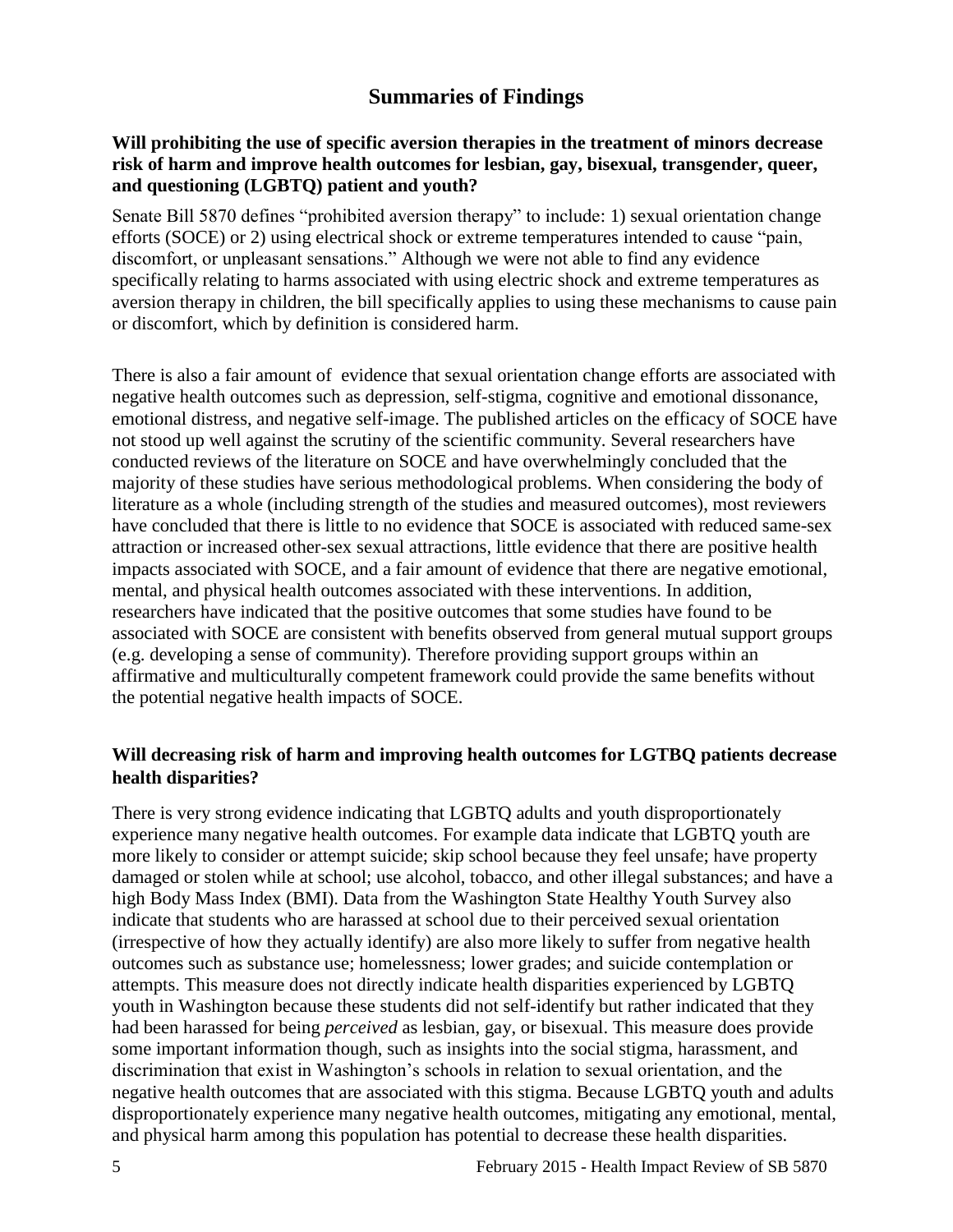## **Annotated References**

#### <span id="page-7-0"></span>**1. American Psychological Association. Report of the American Psychological Association Task Force on Appropriate Therapeutic Responses to Sexual Orientation. 2009. Available from [http://www.apa.org/pi/lgbt/resources/therapeutic-response.pdf.](http://www.apa.org/pi/lgbt/resources/therapeutic-response.pdf)**

The American Psychological Association established a Task Force on Appropriate Therapeutic Reponses to Sexual Orientation. The task force released a report in 2009 which presented findings from a review of the peer-reviewed literature on the psychotherapy and psychology of sexual orientation written between 1960 and 2007. The report indicates that a majority of the 83 studies evaluated had serious methodological problems. The task force concluded that there is little if any evidence that SOCE lead to reduced same-sex attraction or increased other-sex sexual attractions. In addition, the task force concluded that there is some evidence that individuals have experienced harm from SOCE. Some studies have found SOCE to be associated with negative health outcomes such as emotional distress and negative self-image, while other studies have found SOCE to be associated with positive outcomes such as developing a sense of community. The report indicates, though, that the positive outcomes identified are consistent with benefits observed from general mutual support groups. Therefore providing support groups within an affirmative and multiculturally competent framework could provide the same benefits while mitigating the harmful aspects of SOCE. The task force also reviewed the literature on the impact of SOCE on children and adolescents. They found that little research has been done in this area, and that the few studies that have been conducted found no evidence that psychotherapy for children impacts adult sexual orientation. They also raised concerns that these interventions could lead to self-stigma and stress among children and adolescents. The research indicates that SOCE for adolescents often do not present medically accurate information, are fear-based, and have potential to increase social stigma.

#### **2. Fjelstrom, J. Sexual orientation change efforts and the search for authenticity.**  *Journal of Homosexuality***. 2013; 60(6): 801-827.**

Fielstrom conducted personal interviews using a structured interview guide (n=15). All participants had taken part in sexual orientation change efforts. The authors indicate that 100% of the participants expressed "suppressing and stifling their authentic feelings." Common themes identified through analysis of the interview transcripts were participants, "hiding their true feelings, trying to 'pass' as heterosexual, working hard to convince themselves that change was occurring, dissembling about their feelings to others, and separating themselves from portions of their identities." The researcher found that, among this group of participants, these therapy techniques were often offered by unlicensed counselors rather than licensed therapists. Many participants reported experiencing cognitive/emotional dissonance and self-reproach and feeling inferior, emotionally injured, hopeless, and shamed during and after going through sexual orientation change efforts. The limitations listed in the article include potential interviewer bias, the dependence on retrospective accounts, and the use of a convenience sample.

## **3. Hein LC, Matthews AK. Reparative therapy: The adolescent, the psych nurse, and the issues.** *Journal of Child and Adolescent Psychiatric Nursing***. 2010; 23(1): 29-35.**

Hein et al. conducted an in-depth literature review of evidence relating to sexual orientation change efforts. They did not identify any youth-based studies that had considered the effects of orientation change efforts. The researchers indicate that there is no conclusive empirical evidence that these approaches provide benefits to patients, and that a number of harmful consequences of these therapies on adults have been documented by former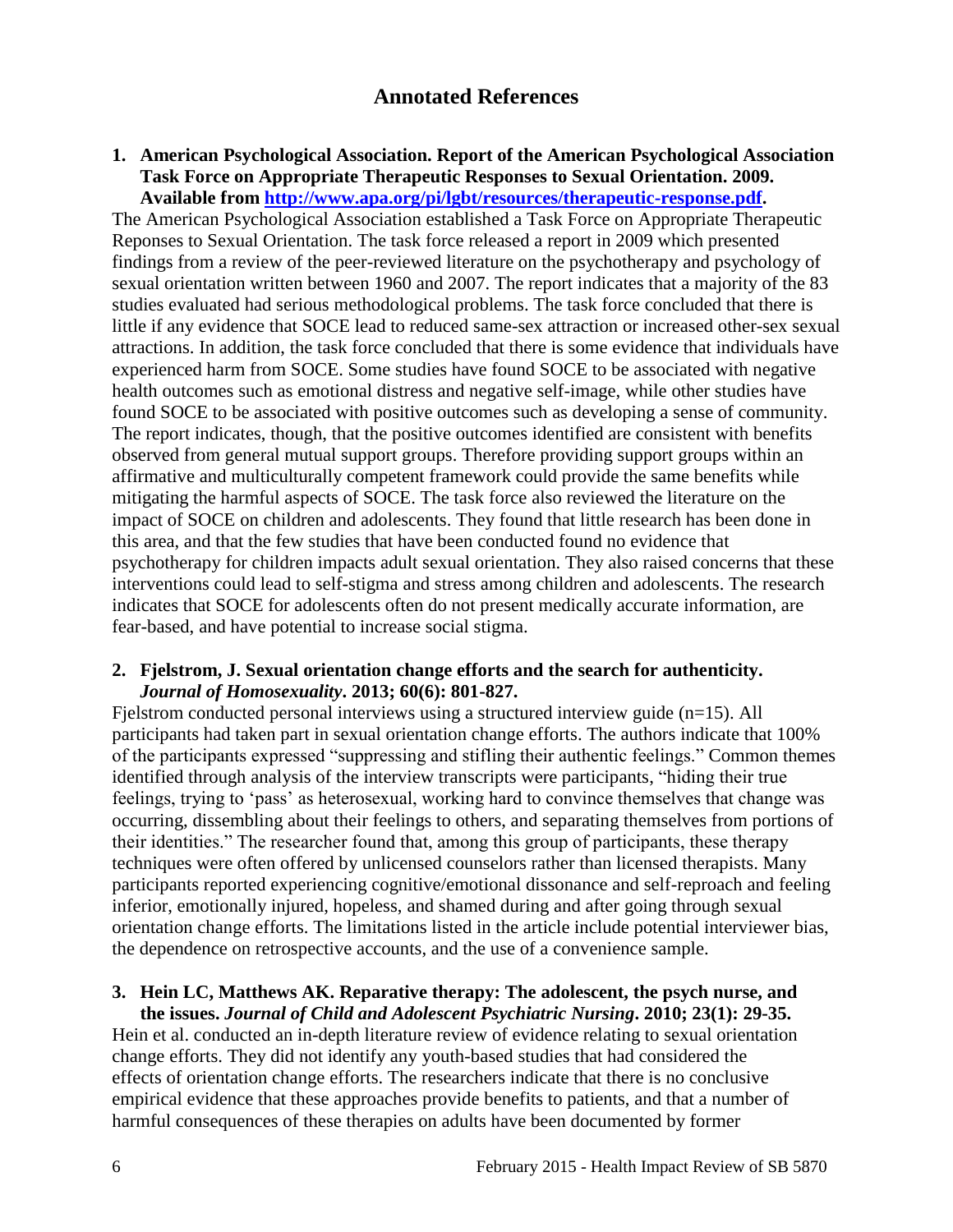patients as well as the literature. These negative impacts (as reported by the literature, statements by former patients and mental health providers, and case reports) include: anxiety, depression, avoidance of intimacy, sexual dysfunction, post-traumatic stress disorder, lack of self-confidence and self-efficacy, shame, guilt, self-destructive behavior, and suicidality.

## **4. Karten EY, Wade JC. Sexual orientation change efforts in men: A client perspective.** *Journal of Men's Studies***. 2010; 18(1).**

Karten et al. distributed surveys to 117 adult men who had recently participated in sexual orientation change efforts. The post-intervention survey asked participants to assess their changes in sexual and psychological functioning after the change effort. They found a statistically significant decrease in homosexual feelings and behavior and increase in heterosexual feelings and behavior. The researchers found that on average men reported positive changes in their psychological well-being, such as increased self-esteem, social functioning and decreased depression, self-harm behavior, and thoughts of and attempts at suicide. The authors acknowledged the following limitations of this study: the study was based on self-reported data that was collected at one point in time but that asked participants to assess feelings and behaviors at the current time and then at a point in time before they initiated the change therapy; participants may have exaggerated the changes due to social desirability or cognitive dissonance; the measures do not have extensive validation research and assessed changes in sexual behavior and feelings rather than changes in sexual orientation per se; there was no control group; and the findings were correlational in nature and causal relationships cannot be attributed to the variables.

## **5. Serovich JM, Craft SM, Toviessi P, Gangamma R, McDowell T, Grafsky EL. A systematic review of the research base on sexual reorientation therapies.** *Journal of Marital and Family Therapy***. 2008; 34(2): 227-238.**

Serovich et al. conducted a systematic review of the literature on sexual orientation change therapy. They found 28 peer-reviewed articles that fit their inclusion criteria. The aim of this study was to analyze the strength of the studies conducted on this topic, not the findings of these studies. The researchers conclude that although many of these studies used ample sample sizes, most of the studies did not report essential information such as drop-out rate and participant demographics. Most of the studies also did not include control groups or long-term longitudinal follow-up. They conclude that the body of evidence on the efficacy of these therapeutic practices is lacking scientific rigor and that this calls into question the validity of interventions based on a "flawed empirical database."

## **6. Bradshaw K, Dehlin JP, Crowell KA, Galliher RV, Bradshaw WS. Sexual orientation change efforts through psychotherapy for LGBQ individuals affiliated with the Church of Jesus Christ of Latter-day Saints.** *Journal of Sex & Marital Therapy.* **2014:1-22.**

Bradshaw et al. conducted a survey of current and former members of the Mormon church who had experienced various types of therapies to address same-sex attraction. Of the 1,612 adults surveyed 93 reported experiencing aversion therapy practices, and 465 reported experiencing psychotherapy where the primary goal was sexual orientation change. Of these participants who experienced some type of sexual orientation change effort, 79% rated their experience as not effective at all (42%), moderately harmful (21%), or severely harmful (16%). Less than 4% reported any change in sexual attraction.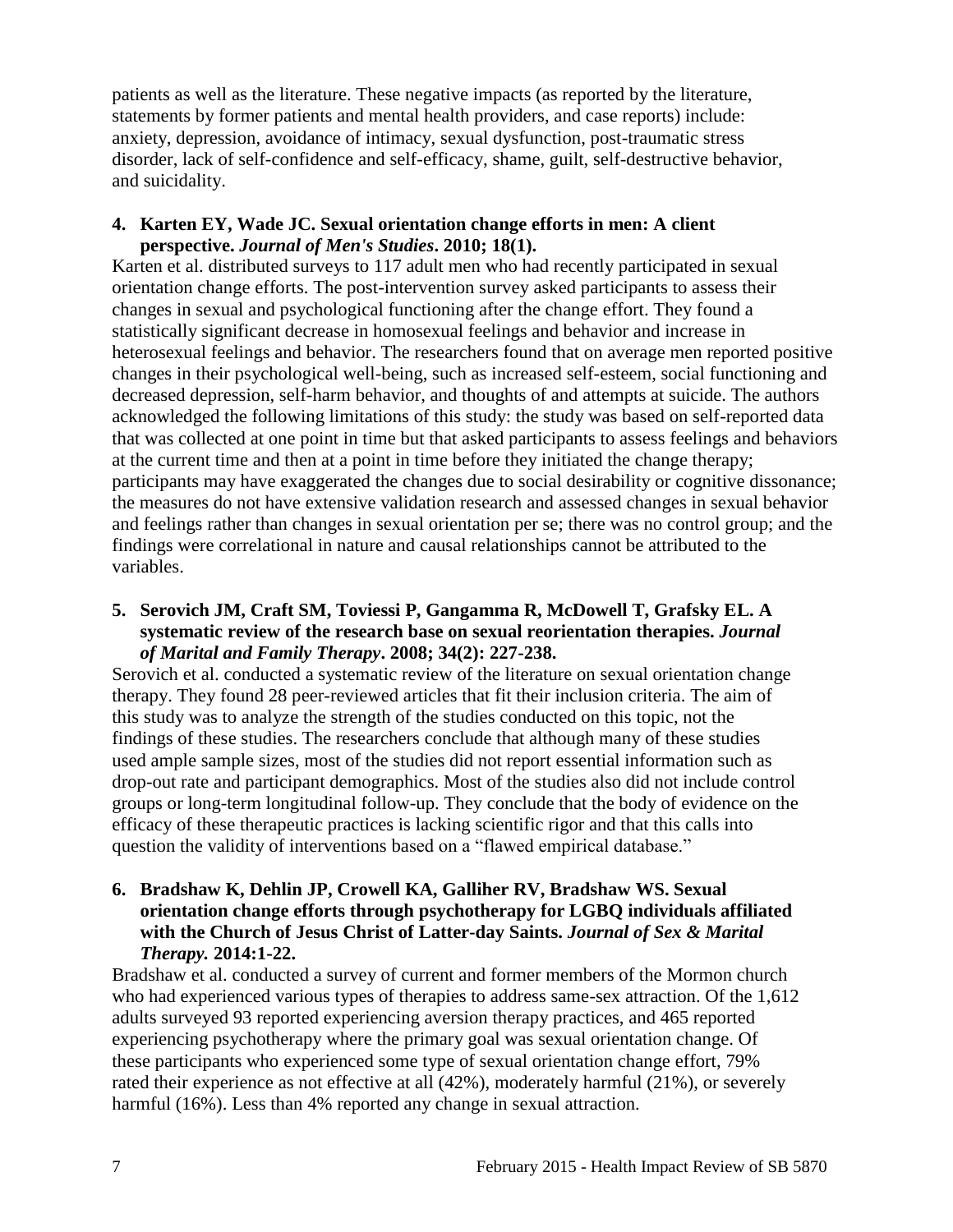## **7. Flentje A, Heck NC, Cochran BN. Experiences of ex-ex-gay individuals in sexual reorientation therapy: reasons for seeking treatment, perceived helpfulness and harmfulness of treatment, and post-treatment identification.** *Journal of Homosexuality***. 2014;61(9):1242-1268**

Flentje et al. conducted a qualitative survey of open-ended questions with 38 adults recruited via snowball sampling and the internet. Participants met the inclusion criteria if they had been through any kind of psychotherapy aimed at changing their sexual orientation from lesbian, gay, or bisexual to heterosexual. The 38 participants provided information on 113 episodes of sexual orientation change therapy sessions. Researchers analyzed survey responses for short and long term benefits and harms associated with the therapy as reported by the survey participants. Eighteen percent of therapy visits were classified by participants as providing a sense of connectedness and support. Thirty one percent of therapy episodes were classified as not helpful in the long-term. The most commonly reported short-term harms included predictors of anxiety and depression, with 15% of therapy episodes classified as provoking shame and guilt. Twentyone percent of therapy episodes were reported to have no long-term harms, while 18.6% were reported to cause long term guilt, shame and self-hatred.

## **8. Balsam KF, Beadnell B, Riggs KR. Understanding sexual orientation health disparities in smoking: A population-based analysis.** *American Journal of Orthopsychiatry***. 2012; 82(4): 482-493.**

Balsam et al. analyzed Washington State Behavioral Risk Factor Surveillance System data from 2003 to 2007. Survey participants were asked to indicate whether they consider themselves to be 'heterosexual,' 'homosexual,' or 'bisexual, or something else.' Respondents who recorded 'other' or 'don't know/not sure' were excluded from analysis. The researchers found that respondents who self-identified as lesbian, gay, or bisexual were more likely to smoke cigarettes. The researchers conducted modeling in order to identify protective factors and risk factors for smoking. They found that psychological distress and life dissatisfaction were risk factors for lesbian, gay, and bisexual populations. They point to other research which has found higher levels of anxiety and depression among LGBTQ individuals. Balsam et al. found that alcohol use is a risk factor for smoking, and they also pointed to previously published evidence that alcohol use rates are higher among LGBTQ populations. They also found tobacco marketing targeted at LGBTQ communities as well as single relationship status were risk enhancers for smoking. Note that the researchers also identified protective factors among lesbian, gay, and bisexual participants such as higher education levels. In addition, there are trends that are unique to subpopulations (such as different risk or protective factors for bisexual women than for lesbian women), so the researchers are careful not to generalize findings that are unique to specific subpopulations.

## **9. Duncan DT, Hatzenbuehler ML. Lesbian, gay, bisexual, and transgender hate crimes and suicidality among a population-based sample of sexual-minority adolescents in Boston.** *American Journal of Public Health***. 2013; 5.**

Duncan and Hatzenbuehler analyzed 2008 Boston Youth Survey data for 9th through 12th graders. They aggregated data from all students who self-identified as 'mostly heterosexual,' 'bisexual,' 'mostly homosexual,' 'gay or lesbian,' or 'unsure.' The researchers found that LGBTQ adolescents were more likely to contemplate and attempt suicide than their heterosexual peers. Nearly one third of LGBTQ adolescents reported suicidal ideation in the past year compared to 9.43% of heterosexual youth. They also found that LGBTQ youth who contemplated or attempted suicide were more likely to live in neighborhoods with higher LGBTQ assault hate crimes.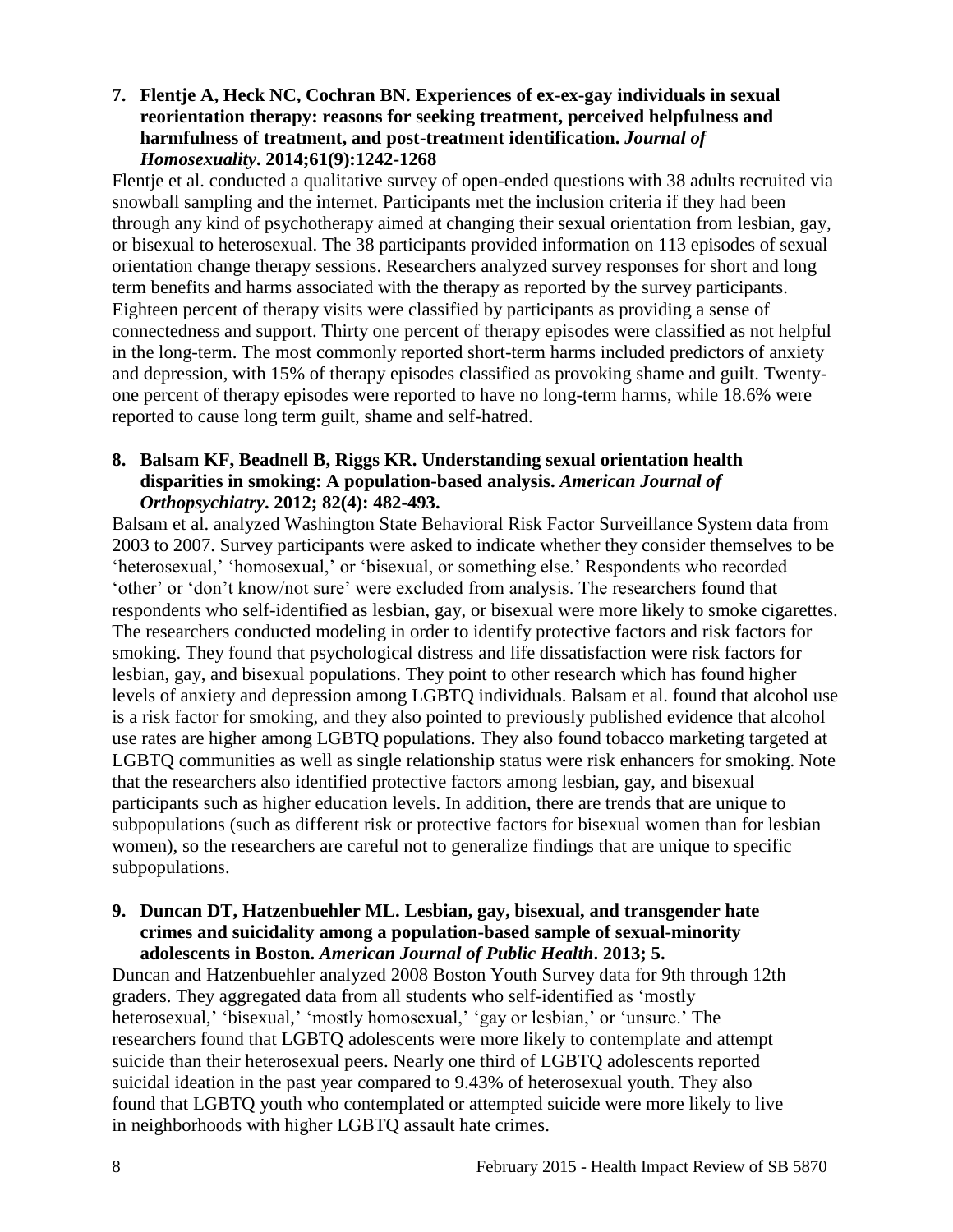## **10. Healthy Youth Survey. QxQ Analysis. 2012. Accessed February 3, 2014. Available from [http://www.askhys.net/Analyzer.](http://www.askhys.net/Analyzer)**

Data from the 2012 Washington State Healthy Youth Survey indicate that almost 12% of  $8<sup>th</sup>$ grade students, nearly 11% of  $10^{th}$  grade students, and about 7% of  $12^{th}$  students have been harassed at school due to perceived sexual orientation. These students (regardless of how they actually identify) are significantly more likely than their peers who have not been subjected to such harassment to experience more risk factors and negative health outcomes. For example, youth who are harassed for being perceived as gay, lesbian, or bisexual are more likely to be currently using alcohol, cigarettes, marijuana, or other illegal drugs; are more likely to have been involved in a physical fight at school; are less likely to be living with their parents (e.g. are homeless, living in a shelter, living with friends); have lower grades; and are more likely to suffer from depression and to contemplate or attempt suicide. Note that this information only indicates the existence of an association between harassment based on perceived sexual orientation and these negative health outcomes and does not indicate causation. This basic analysis of the data did not control for confounding factors. In addition, the Healthy Youth Survey does not collect information on sexual orientation as self-identified by the student, but only collected data on whether or not a student had been harassed for their perceived sexual orientation. The data indicate, though, that students who reported being bullying in general (although they also saw worse health outcomes than their peers who did not report being bullied) were not as likely to experience many of these negative outcomes as students that were bullied specifically about their perceived sexual orientation. For example, 7.0% ( $\pm$  1.6) of 12th grade students who reported that they were not bullied in the past 30 days were living with someone aside from their parents and  $11.5\%$  ( $\pm$  3.8) of 12th graders who reported being bullied in the past 30 days were living with someone other than a parent, while  $43.5\%$  ( $\pm$  9.6) of the 12th graders who reported being harassed due to their perceived sexual identity in the past 30 days were living with someone other than a parent. This measure may provide some insight into the social stigma, harassment, and discrimination that exists in Washington's public schools in relation to sexual orientation, and the negative health outcomes that are associated with this harassment.

## **11. Rosario M, Corliss HL, Everett BG, et al. Sexual orientation disparities in cancerrelated risk behaviors of tobacco, alcohol, sexual behaviors, and diet and physical activity: Pooled Youth Risk Behavior Surveys.** *American Journal of Public Health***. 2013; 3.**

Rosario et al. analyzed Youth Risk Behavior Survey (YRBS) data for 14 of the 15 jurisdictions in the United States that conduct these surveys and collect data on sexual orientation (n=65,871). They defined sexual orientation using survey questions relating to sexual attractions, gender of sexual partners, or sexual identity. In addition, they classified any student who indicated that they were uncertain of their sexual identity as having samesex orientation. The researchers found that youth who indicated same-sex orientation reported more cancer-related risk behaviors than did heterosexual students. For example, youth who indicated same-sex orientation were more likely to have a high BMI and to use substances such as alcohol, cigarettes, and other tobacco products.

## **12. Russell ST, Everett BG, Rosario M, Birkett MA. Indicators of victimization and sexual orientation among adolescents: Analyses from Youth Risk Behavior Surveys.** *American Journal of Public Health***. 2013; 2.**

Russell et al. analyzed YRBS data from 13 jurisdictions that collect YRBS surveys and measured either sexual orientation identification or gender of sexual partners (n=48,879).